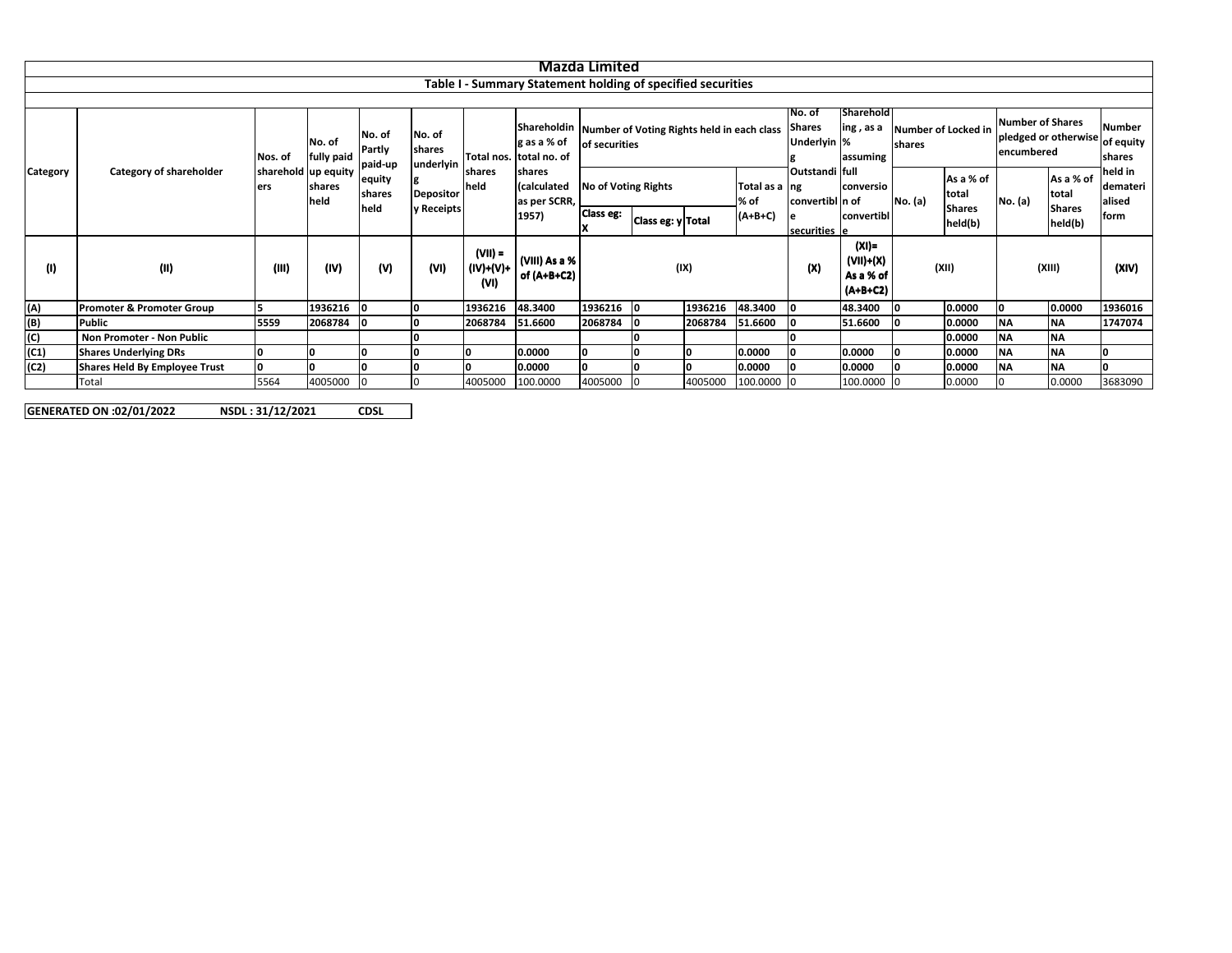|     |                                                                           |         |                                       |                          |                                                                 |                              | <b>Mazda Limited</b>                                                     |                                                             |                                                                                      |                 |                                 |                                                          |                                                                                       |                               |                                                |                                                               |                                                |                                              |
|-----|---------------------------------------------------------------------------|---------|---------------------------------------|--------------------------|-----------------------------------------------------------------|------------------------------|--------------------------------------------------------------------------|-------------------------------------------------------------|--------------------------------------------------------------------------------------|-----------------|---------------------------------|----------------------------------------------------------|---------------------------------------------------------------------------------------|-------------------------------|------------------------------------------------|---------------------------------------------------------------|------------------------------------------------|----------------------------------------------|
|     |                                                                           |         |                                       |                          |                                                                 |                              |                                                                          |                                                             | Table II - Statement showing shareholding pattern of the Promoter and Promoter Group |                 |                                 |                                                          |                                                                                       |                               |                                                |                                                               |                                                |                                              |
|     |                                                                           |         |                                       |                          |                                                                 |                              |                                                                          |                                                             |                                                                                      |                 |                                 |                                                          |                                                                                       |                               |                                                |                                                               |                                                |                                              |
|     | Category & Name of the shareholders                                       |         |                                       |                          |                                                                 | Total nos.<br>shares<br>held | Sharehold<br>ing %<br>as per<br>SCRR,<br>1957 As a<br>% of<br>$(A+B+C2)$ | Number of Voting Rights held in each class<br>of securities |                                                                                      |                 |                                 |                                                          | Shareholding<br>, as a %                                                              | Number of Locked in<br>shares |                                                | <b>Number of Shares</b><br>pledged or otherwise<br>encumbered |                                                |                                              |
|     |                                                                           | Nos. of | No. of<br>fully paid                  | Partly<br>paid-up        | No. of<br>shares<br>underlyin<br><b>Depositor</b><br>y Receipts |                              |                                                                          | calculated No of Voting Rights                              |                                                                                      |                 |                                 | No. of Shares<br><b>Underlying</b><br>Outstanding        | assuming full<br>conversion of                                                        |                               |                                                |                                                               |                                                | Number<br>of equity                          |
|     |                                                                           | ers     | sharehold up equity<br>shares<br>held | equity<br>shares<br>held |                                                                 |                              |                                                                          | Class eg:                                                   | Class eg: y Total                                                                    |                 | Total as a<br>% of<br>$(A+B+C)$ | convertible<br>securities (including<br><b>Warrants)</b> | convertible<br>securities (as<br>a percentage No. (a)<br>of diluted<br>share capital) |                               | As a % of<br>total<br><b>Shares</b><br>held(b) | No. (a)                                                       | As a % of<br>total<br><b>Shares</b><br>held(b) | shares<br>held in<br>demateria<br>lised form |
|     | (1)                                                                       | (III)   | (IV)                                  | (V)                      | (VI)                                                            | $(VII) =$                    | (VIII) As a                                                              |                                                             | (IX)                                                                                 |                 |                                 | (X)                                                      | $(XI) = (VII)+(X)$                                                                    | (XII)                         |                                                | (XIII)                                                        |                                                | (XIV)                                        |
|     | Indian                                                                    |         |                                       |                          |                                                                 |                              |                                                                          |                                                             |                                                                                      |                 |                                 |                                                          |                                                                                       |                               |                                                |                                                               |                                                |                                              |
| (a) | Individuals / Hindu Undivided Family                                      |         | 1936216                               |                          | n                                                               | 1936216                      | 48.3400                                                                  | 1936216                                                     | l0                                                                                   | 1936216         | 48.3400                         |                                                          | 48.3400                                                                               | Û                             | 0.0000                                         |                                                               | 0.0000                                         | 1936016                                      |
|     | Shanaya Mody Khatua                                                       |         | 1254228                               |                          | $\cap$                                                          | 1254228                      | 31.3166                                                                  | 1254228                                                     | In.                                                                                  | 1254228         | 31.3166                         |                                                          | 31.3166                                                                               | 0                             | 0.0000                                         |                                                               | 0.0000                                         | 1254228                                      |
|     | Percy Xerex Avari                                                         |         | 406088                                |                          |                                                                 | 406088                       | 10.1395                                                                  | 406088                                                      |                                                                                      | 406088          | 10.1395                         |                                                          | 10.1395                                                                               | U                             | 0.0000                                         |                                                               | 0.0000                                         | 406088                                       |
|     | Sheila Sorab Mody                                                         |         | 275700                                |                          |                                                                 | 275700                       | 6.8839                                                                   | 275700                                                      |                                                                                      | 275700          | 6.8839                          |                                                          | 6.8839                                                                                | $\Omega$                      | 0.0000                                         |                                                               | 0.0000                                         | 275700                                       |
|     | Xerxis Avari                                                              |         | 100                                   |                          |                                                                 | 100                          | 0.0025                                                                   | 100                                                         | n                                                                                    | 100             | 0.0025                          |                                                          | 0.0025                                                                                | $\Omega$                      |                                                |                                                               |                                                |                                              |
|     | Katty Avari                                                               |         | 100                                   |                          |                                                                 | 100                          | 0.0025                                                                   | 100                                                         | n                                                                                    | 100             | 0.0025                          |                                                          | 0.0025                                                                                | 0                             |                                                |                                                               |                                                |                                              |
| (b) | Central Government / State Government(s)                                  |         | <b>n</b>                              | n                        | n                                                               | $\mathbf{0}$                 | 0.0000                                                                   |                                                             | I۵                                                                                   | ١o              | 0.0000                          |                                                          | 0.0000                                                                                | I٥                            | 0.0000                                         | ln.                                                           | 0.0000                                         |                                              |
| (c) | <b>Financial Institutions / Banks</b>                                     |         | n                                     |                          | n                                                               | n                            | 0.0000                                                                   |                                                             | ١o                                                                                   | O               | 0.0000                          |                                                          | 0.0000                                                                                | 0                             | 0.0000                                         |                                                               | 0.0000                                         |                                              |
| (d) | Any Other (Specify)                                                       |         |                                       |                          | n                                                               | n                            | 0.0000                                                                   |                                                             | I۵                                                                                   | ln.             | 0.0000                          |                                                          | 0.0000                                                                                | O                             | 0.0000                                         |                                                               | 0.0000                                         |                                              |
|     | Sub Total (A)(1)                                                          |         | 1936216                               | n                        | n                                                               | 1936216                      | 48.3400                                                                  | 1936216                                                     | l0                                                                                   | 1936216         | 48.3400                         |                                                          | 48.3400                                                                               | 0                             | 0.0000                                         |                                                               | 0.0000                                         | 1936016                                      |
|     | Foreign                                                                   |         |                                       |                          |                                                                 |                              |                                                                          |                                                             |                                                                                      |                 |                                 |                                                          |                                                                                       |                               |                                                |                                                               |                                                |                                              |
|     |                                                                           |         |                                       |                          |                                                                 |                              |                                                                          |                                                             |                                                                                      |                 |                                 |                                                          |                                                                                       |                               |                                                |                                                               |                                                |                                              |
| (a) | Individuals (Non-Resident Individuals / Foreign Individuals) 0            |         | n                                     |                          |                                                                 | n                            | 0.0000                                                                   |                                                             | ın                                                                                   | ın              | 0.0000                          |                                                          | 0.0000                                                                                | U                             | 0.0000                                         |                                                               | 0.0000                                         |                                              |
| (b) | Government                                                                |         | n.                                    | n                        | n                                                               | <sup>0</sup>                 | 0.0000                                                                   | l n                                                         | O                                                                                    | I٥              | 0.0000                          |                                                          | 0.0000                                                                                | O                             | 0.0000                                         | <sup>n</sup>                                                  | 0.0000                                         |                                              |
| (c) | <b>Institutions</b>                                                       |         | n.                                    | n                        | n                                                               | n                            | 0.0000                                                                   |                                                             | I۵                                                                                   | ١o              | 0.0000                          |                                                          | 0.0000                                                                                | I٥                            | 0.0000                                         |                                                               | 0.0000                                         |                                              |
| (d) | Foreign Portfolio Investor                                                |         | Û                                     | n                        |                                                                 | n                            | 0.0000                                                                   |                                                             | ١o                                                                                   | O               | 0.0000                          |                                                          | 0.0000                                                                                | 0                             | 0.0000                                         |                                                               | 0.0000                                         |                                              |
| (e) | Any Other (Specify)                                                       |         |                                       |                          |                                                                 | n                            | 0.0000                                                                   |                                                             | I۵                                                                                   | ١o              | 0.0000                          |                                                          | 0.0000                                                                                | $\Omega$                      | 0.0000                                         |                                                               | 0.0000                                         |                                              |
|     | Sub Total (A)(2)                                                          |         | Û                                     | n                        |                                                                 | n                            | 0.0000                                                                   |                                                             | I۵                                                                                   | I۵              | 0.0000                          |                                                          | 0.0000                                                                                | $\Omega$                      | 0.0000                                         |                                                               | 0.0000                                         |                                              |
|     | Total Shareholding Of Promoter And Promoter Group (A)=<br>$(A)(1)+(A)(2)$ |         | 1936216                               | n                        |                                                                 | 1936216                      | 48.3400                                                                  | 1936216                                                     | 10                                                                                   | 1936216 48.3400 |                                 |                                                          | 48.3400                                                                               |                               | 0.0000                                         |                                                               | 0.0000                                         | 1936016                                      |

Details of Shares which remain unclaimed may be given hear along with details such as number of shareholders, outstanding shares held in demat/unclaimed suspense account, voting **rights which are frozen etc.**

**Note :**

**(1) PAN would not be displayed on website of Stock Exchange(s)**

(2) The term 'Encumbrance' has the same meaning as assigned under regulation 28(3) of SEBI (Substantial Acquisition of Shares and Takeovers) Regulations, 2011.

**GENERATED ON:02/01/2022 NSDL : 31/12/2021 CDSL**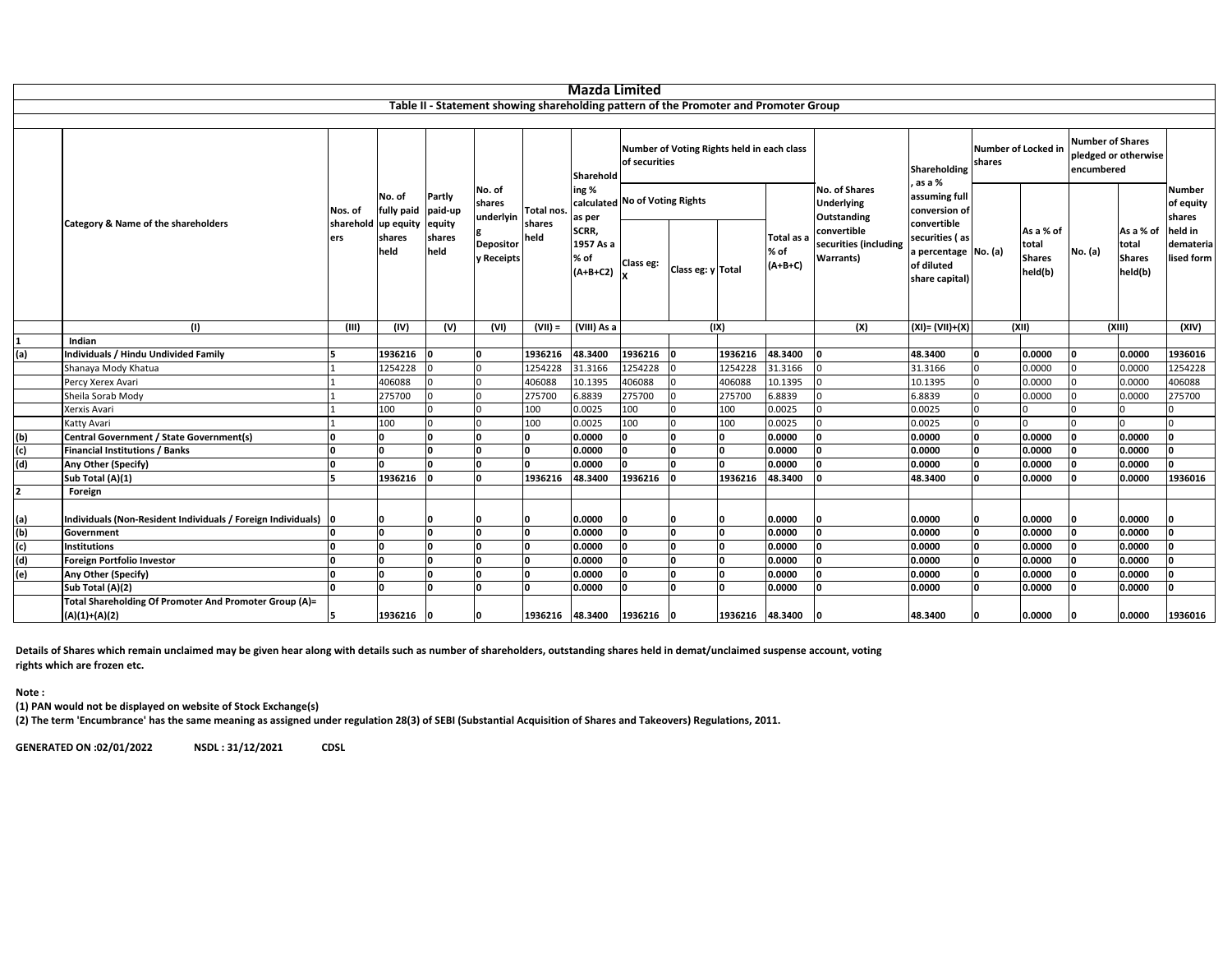|            |                                                                             |                             |                                                     |                                               |                                                                 |                                    |                                               | Mazda Limited                                                            |                                            |           |                                                                              |                                                                                                                   |                                                                                                                                  |                               |                                                |                                                               |                                                |                                                                     |
|------------|-----------------------------------------------------------------------------|-----------------------------|-----------------------------------------------------|-----------------------------------------------|-----------------------------------------------------------------|------------------------------------|-----------------------------------------------|--------------------------------------------------------------------------|--------------------------------------------|-----------|------------------------------------------------------------------------------|-------------------------------------------------------------------------------------------------------------------|----------------------------------------------------------------------------------------------------------------------------------|-------------------------------|------------------------------------------------|---------------------------------------------------------------|------------------------------------------------|---------------------------------------------------------------------|
|            |                                                                             |                             |                                                     |                                               |                                                                 |                                    |                                               |                                                                          |                                            |           | Table III - Statement showing shareholding pattern of the Public shareholder |                                                                                                                   |                                                                                                                                  |                               |                                                |                                                               |                                                |                                                                     |
|            |                                                                             |                             |                                                     |                                               |                                                                 |                                    | Sharehold                                     | of securities                                                            | Number of Voting Rights held in each class |           |                                                                              |                                                                                                                   |                                                                                                                                  | Number of Locked in<br>shares |                                                | <b>Number of Shares</b><br>pledged or otherwise<br>encumbered |                                                |                                                                     |
|            | Category & Name of the shareholders                                         | Nos. of<br>sharehold<br>ers | No. of<br>fully paid<br>up equity<br>shares<br>held | Partly<br>paid-up<br>equity<br>shares<br>held | No. of<br>shares<br>underlyin<br><b>Depositor</b><br>y Receipts | <b>Total nos</b><br>shares<br>held | ing %<br>as per<br>SCRR,<br>1957 As a<br>% of | calculated No of Voting Rights<br>(A+B+C2) Class eg: X Class eg: y Total |                                            |           | Total as a<br>% of<br>(A+B+C)                                                | <b>No. of Shares</b><br><b>Underlying</b><br><b>Outstanding</b><br>convertible securities<br>(including Warrants) | Shareholding, as a %<br>assuming full<br>conversion of<br>convertible securities<br>as a percentage of<br>diluted share capital) | No. (a)                       | As a % of<br>total<br><b>Shares</b><br>held(b) | No. (a)                                                       | As a % of<br>total<br><b>Shares</b><br>held(b) | Number<br>of equity<br>shares<br>held in<br>demateria<br>lised form |
|            | (1)                                                                         | (III)                       | (IV)                                                | (V)                                           | (VI)                                                            | $(VII) =$                          | (VIII) As a                                   |                                                                          |                                            | (IX)      |                                                                              | (X)                                                                                                               | (XI)= (VII)+(X) As a % of                                                                                                        |                               | (XII)                                          |                                                               | (XIII)                                         |                                                                     |
|            | Institutions                                                                |                             |                                                     |                                               |                                                                 |                                    |                                               |                                                                          |                                            |           |                                                                              |                                                                                                                   |                                                                                                                                  |                               |                                                |                                                               |                                                |                                                                     |
| (a)        | <b>Mutual Fund</b>                                                          | l N                         |                                                     |                                               |                                                                 |                                    | 0.0000                                        |                                                                          | n                                          |           | 0.0000                                                                       | I۵                                                                                                                | 0.0000                                                                                                                           |                               | 0.0000                                         | <b>NA</b>                                                     | <b>NA</b>                                      |                                                                     |
| (b)        | <b>Venture Capital Funds</b>                                                | 0                           | 0                                                   | n                                             |                                                                 |                                    | 0.0000                                        |                                                                          | <b>n</b>                                   |           | 0.0000                                                                       | O                                                                                                                 | 0.0000                                                                                                                           |                               | 0.0000                                         | <b>NA</b>                                                     | <b>NA</b>                                      | n                                                                   |
| (c)        | <b>Alternate Investment Funds</b>                                           | ١o                          | U                                                   | U                                             | n                                                               |                                    | 0.0000                                        | O                                                                        | <b>n</b>                                   |           | 0.0000                                                                       | 'n                                                                                                                | 0.0000                                                                                                                           |                               | 0.0000                                         | <b>NA</b>                                                     | <b>NA</b>                                      | <sup>0</sup>                                                        |
| (d)        | <b>Foreign Venture Capital Investors</b>                                    | 0                           | 0<br>4215                                           | O.<br>0                                       | O<br>O                                                          |                                    | 0.0000                                        | O.                                                                       | <b>n</b><br>0                              | n<br>4215 | 0.0000                                                                       | 0<br>0                                                                                                            | 0.0000                                                                                                                           |                               | 0.0000                                         | <b>NA</b><br><b>NA</b>                                        | <b>NA</b><br><b>NA</b>                         | <sup>0</sup><br>4215                                                |
| (e)<br>(f) | Foreign Portfolio Investor<br><b>Financial Institutions / Banks</b>         |                             | 800                                                 | O                                             | O.                                                              | 4215<br>800                        | 0.1052<br>0.0200                              | 4215<br>800                                                              | O                                          | 800       | 0.1052<br>0.0200                                                             | 0                                                                                                                 | 0.1052<br>0.0200                                                                                                                 |                               | 0.0000<br>0.0000                               | <b>NA</b>                                                     | <b>NA</b>                                      | 800                                                                 |
|            | <b>Insurance Companies</b>                                                  | ١o                          | 0                                                   | O                                             | O                                                               |                                    | 0.0000                                        | O                                                                        | O                                          | O         | 0.0000                                                                       | 0                                                                                                                 | 0.0000                                                                                                                           |                               | 0.0000                                         | <b>NA</b>                                                     | <b>NA</b>                                      | <sup>0</sup>                                                        |
| (g)<br>(h) | Provident Funds/ Pension Funds                                              | <sup>0</sup>                | O.                                                  | U                                             |                                                                 |                                    | 0.0000                                        |                                                                          | n                                          | n         | 0.0000                                                                       | 'n                                                                                                                | 0.0000                                                                                                                           |                               | 0.0000                                         | <b>NA</b>                                                     | <b>NA</b>                                      | n                                                                   |
| (i)        | Any Other (Specify)                                                         | n                           | 0                                                   |                                               |                                                                 |                                    | 0.0000                                        |                                                                          |                                            |           | 0.0000                                                                       |                                                                                                                   | 0.0000                                                                                                                           |                               | 0.0000                                         | <b>NA</b>                                                     | <b>NA</b>                                      |                                                                     |
|            | Sub Total (B)(1)                                                            |                             | 5015                                                |                                               |                                                                 | 5015                               | 0.1252                                        | 5015                                                                     |                                            | 5015      | 0.1252                                                                       |                                                                                                                   | 0.1252                                                                                                                           |                               | 0.0000                                         | <b>NA</b>                                                     | <b>NA</b>                                      | 5015                                                                |
|            | Central Government/ State Government(s)/                                    |                             |                                                     |                                               |                                                                 |                                    |                                               |                                                                          |                                            |           |                                                                              |                                                                                                                   |                                                                                                                                  |                               |                                                |                                                               |                                                |                                                                     |
|            | <b>President of India</b>                                                   |                             |                                                     |                                               |                                                                 |                                    |                                               |                                                                          |                                            |           |                                                                              |                                                                                                                   |                                                                                                                                  |                               |                                                |                                                               |                                                |                                                                     |
|            | Sub Total (B)(2)                                                            | 0                           | 0                                                   |                                               |                                                                 |                                    | 0.0000                                        |                                                                          |                                            |           | 0.0000                                                                       |                                                                                                                   | 0.0000                                                                                                                           |                               | 0.0000                                         | <b>NA</b>                                                     | <b>NA</b>                                      |                                                                     |
|            | <b>Non-Institutions</b>                                                     |                             |                                                     |                                               |                                                                 |                                    |                                               |                                                                          |                                            |           |                                                                              |                                                                                                                   |                                                                                                                                  |                               |                                                |                                                               |                                                |                                                                     |
| (a)        | <b>Individuals</b>                                                          |                             | 0                                                   | n                                             |                                                                 |                                    |                                               |                                                                          |                                            |           |                                                                              |                                                                                                                   |                                                                                                                                  |                               |                                                | <b>NA</b>                                                     | <b>NA</b>                                      |                                                                     |
|            | Individual shareholders holding nominal share<br>capital up to Rs. 2 lakhs. | 5155                        | 1066143                                             |                                               |                                                                 | 1066143                            | 26.6253                                       | 1066143                                                                  |                                            | 1066143   | 26.6253                                                                      |                                                                                                                   | 26.6253                                                                                                                          |                               | 0.0000                                         | <b>NA</b>                                                     | <b>NA</b>                                      | 1038133                                                             |
|            | ii. Individual shareholders holding nominal                                 |                             |                                                     |                                               |                                                                 |                                    |                                               |                                                                          |                                            |           |                                                                              |                                                                                                                   |                                                                                                                                  |                               |                                                |                                                               |                                                |                                                                     |
|            | share capital in excess of Rs. 2 lakhs.                                     |                             | 295785                                              |                                               |                                                                 | 295785                             | 7.3854                                        | 295785                                                                   |                                            | 295785    | 7.3854                                                                       |                                                                                                                   | 7.3854                                                                                                                           |                               | 0.0000                                         | <b>NA</b>                                                     | <b>NA</b>                                      | 295785                                                              |
|            | Bharat Jamnadas Dattani                                                     |                             | 63505                                               |                                               |                                                                 | 63505                              | 1.5856                                        | 63505                                                                    |                                            | 63505     | 1.5856                                                                       |                                                                                                                   | 1.5856                                                                                                                           |                               | 0.0000                                         | <b>NA</b>                                                     | <b>NA</b>                                      | 63505                                                               |
|            | Nilesh Hastimal Shah                                                        |                             | 42300                                               |                                               |                                                                 | 42300                              | 1.0562                                        | 42300                                                                    |                                            | 42300     | 1.0562                                                                       |                                                                                                                   | 1.0562                                                                                                                           |                               | 0.0000                                         | <b>NA</b>                                                     | <b>NA</b>                                      | 42300                                                               |
|            | Shailesh Babalal Shah                                                       |                             | 42120                                               |                                               |                                                                 | 42120                              | 1.0517                                        | 42120                                                                    |                                            | 42120     | 1.0517                                                                       |                                                                                                                   | 1.0517                                                                                                                           |                               | 0.0000                                         | <b>NA</b>                                                     | <b>NA</b>                                      | 42120                                                               |
|            | Sharad Kanayalal Shah                                                       |                             | 91500                                               |                                               |                                                                 | 91500                              | 2.2846                                        | 91500                                                                    |                                            | 91500     | 2.2846                                                                       | n                                                                                                                 | 2.2846                                                                                                                           |                               | 0.0000                                         | <b>NA</b>                                                     | <b>NA</b>                                      | 91500                                                               |
| (b)        | <b>NBFCs registered with RBI</b>                                            |                             | 831                                                 | U                                             | U                                                               | 831                                | 0.0207                                        | 831                                                                      | n                                          | 831       | 0.0207                                                                       | 0                                                                                                                 | 0.0207                                                                                                                           |                               | 0.0000                                         | <b>NA</b>                                                     | <b>NA</b>                                      | 831                                                                 |
|            | Trust Employee                                                              | <sup>0</sup>                | 0                                                   | U                                             |                                                                 |                                    | 0.0000                                        | O.                                                                       | O                                          | O         | 0.0000                                                                       | 0                                                                                                                 | 0.0000                                                                                                                           |                               | 0.0000                                         | <b>NA</b>                                                     | <b>NA</b>                                      | 0                                                                   |
| (d)        | <b>Overseas Depositories(holding DRs) (balancing</b><br>figure)             |                             | U                                                   | U                                             |                                                                 |                                    | 0.0000                                        |                                                                          |                                            | o         | 0.0000                                                                       |                                                                                                                   | 0.0000                                                                                                                           |                               | 0.0000                                         | <b>NA</b>                                                     | <b>NA</b>                                      |                                                                     |
| (c)        | Any Other (Specify)                                                         | 395                         | 701010                                              | U                                             |                                                                 | 701010                             | 17.5034                                       | 701010                                                                   |                                            | 701010    | 17.5034                                                                      |                                                                                                                   | 17.5034                                                                                                                          |                               | 0.0000                                         | <b>NA</b>                                                     | <b>NA</b>                                      | 407310                                                              |
|            | <b>IEPF</b>                                                                 |                             | 31952                                               |                                               |                                                                 | 31952                              | 0.7978                                        | 31952                                                                    |                                            | 31952     | 0.7978                                                                       |                                                                                                                   | 0.7978                                                                                                                           |                               | 0.0000                                         | <b>NA</b>                                                     | <b>NA</b>                                      | 31952                                                               |
|            | <b>Hindu Undivided Family</b>                                               | 186                         | 103447                                              |                                               |                                                                 | 103447                             | 2.5829                                        | 103447                                                                   |                                            | 103447    | 2.5829                                                                       | 'n                                                                                                                | 2.5829                                                                                                                           |                               | 0.0000                                         | <b>NA</b>                                                     | <b>NA</b>                                      | 103447                                                              |
|            | Non Resident Indians (Non Repat)                                            | 52                          | 21672                                               |                                               | n                                                               | 21672                              | 0.5411                                        | 21672                                                                    |                                            | 21672     | 0.5411                                                                       | 'n                                                                                                                | 0.5411                                                                                                                           |                               | 0.0000                                         | <b>NA</b>                                                     | <b>NA</b>                                      | 17472                                                               |
|            | Non Resident Indians (Repat)                                                | 50                          | 42086                                               | n                                             | n                                                               | 42086                              | 1.0508                                        | 42086                                                                    | <sup>0</sup>                               | 42086     | 1.0508                                                                       | 0                                                                                                                 | 1.0508                                                                                                                           |                               | 0.0000                                         | <b>NA</b>                                                     | <b>NA</b>                                      | 42086                                                               |
|            | <b>Independent Director</b>                                                 | 11.                         | 592                                                 | O                                             | I٥                                                              | 592                                | 0.0148                                        | 592                                                                      | 0                                          | 592       | 0.0148                                                                       | O                                                                                                                 | 0.0148                                                                                                                           | ١o                            | 0.0000                                         | <b>NA</b>                                                     | <b>NA</b>                                      | 592                                                                 |
|            | <b>Body Corp-Ltd Liability Partnership</b>                                  | 4                           | 203                                                 | 0                                             | ١o                                                              | 203                                | 0.0051                                        | 203                                                                      | Ю.                                         | 203       | 0.0051                                                                       | I٥                                                                                                                | 0.0051                                                                                                                           |                               | 0.0000                                         | <b>NA</b>                                                     | <b>NA</b>                                      | 203                                                                 |
|            | <b>Overseas Bodies Corporates</b>                                           |                             | 289500                                              | 0                                             | 0                                                               | 289500                             | 7.2285                                        | 289500                                                                   | 0                                          | 289500    | 7.2285                                                                       | 0                                                                                                                 | 7.2285                                                                                                                           |                               | 0.0000                                         | <b>NA</b>                                                     | <b>NA</b>                                      | 0                                                                   |
|            | Croll-Reynolds International Inc.                                           |                             | 289500                                              | 0                                             |                                                                 | 289500                             | 7.2285                                        | 289500                                                                   | 0                                          | 289500    | 7.2285                                                                       | 0                                                                                                                 | 7.2285                                                                                                                           |                               | 0.0000                                         | <b>NA</b>                                                     | <b>NA</b>                                      | 0                                                                   |
|            | <b>Clearing Member</b>                                                      | 22                          | 2369                                                | 0                                             | 0                                                               | 2369                               | 0.0592                                        | 2369                                                                     | 0                                          | 2369      | 0.0592                                                                       | 0                                                                                                                 | 0.0592                                                                                                                           |                               | 0.0000                                         | <b>NA</b>                                                     | <b>NA</b>                                      | 2369                                                                |
|            | <b>Bodies Corporate</b>                                                     | 78                          | 209189                                              |                                               |                                                                 | 209189                             | 5.2232                                        | 209189                                                                   |                                            | 209189    | 5.2232                                                                       | O                                                                                                                 | 5.2232                                                                                                                           |                               | 0.0000                                         | <b>NA</b>                                                     | <b>NA</b>                                      | 209189                                                              |
|            | Dorabjee And Company Private Limited                                        |                             | 62859                                               |                                               |                                                                 | 62859                              | 1.5695                                        | 62859                                                                    |                                            | 62859     | 1.5695                                                                       |                                                                                                                   | 1.5695                                                                                                                           |                               | 0.0000                                         | <b>NA</b>                                                     | <b>NA</b>                                      | 62859                                                               |
|            | Openxcell Technolabs Pvt Ltd                                                |                             | 40509                                               |                                               |                                                                 | 40509                              | 1.0115                                        | 40509                                                                    |                                            | 40509     | 1.0115                                                                       |                                                                                                                   | 1.0115                                                                                                                           |                               | 0.0000                                         | <b>NA</b>                                                     | <b>NA</b>                                      | 40509                                                               |
|            | Sub Total (B)(3)                                                            | 5559                        | 2063769                                             |                                               | n                                                               | 2063769                            | 51.5348                                       | 2063769                                                                  |                                            | 2063769   | 51.5348                                                                      |                                                                                                                   | 51.5348                                                                                                                          | n                             | 0.0000                                         | <b>NA</b>                                                     | <b>NA</b>                                      | 1742059                                                             |
|            | <b>Total Public Shareholding (B)=</b><br>(B)(1)+(B)(2)+(B)(3)               | 5559                        | 2068784                                             | 10                                            | O                                                               | 2068784                            | 51.6600                                       | 2068784                                                                  |                                            | 2068784   | 51.6600                                                                      | 10                                                                                                                | 51.6600                                                                                                                          | 10                            | 0.0000                                         | <b>NA</b>                                                     | <b>NA</b>                                      | 1747074                                                             |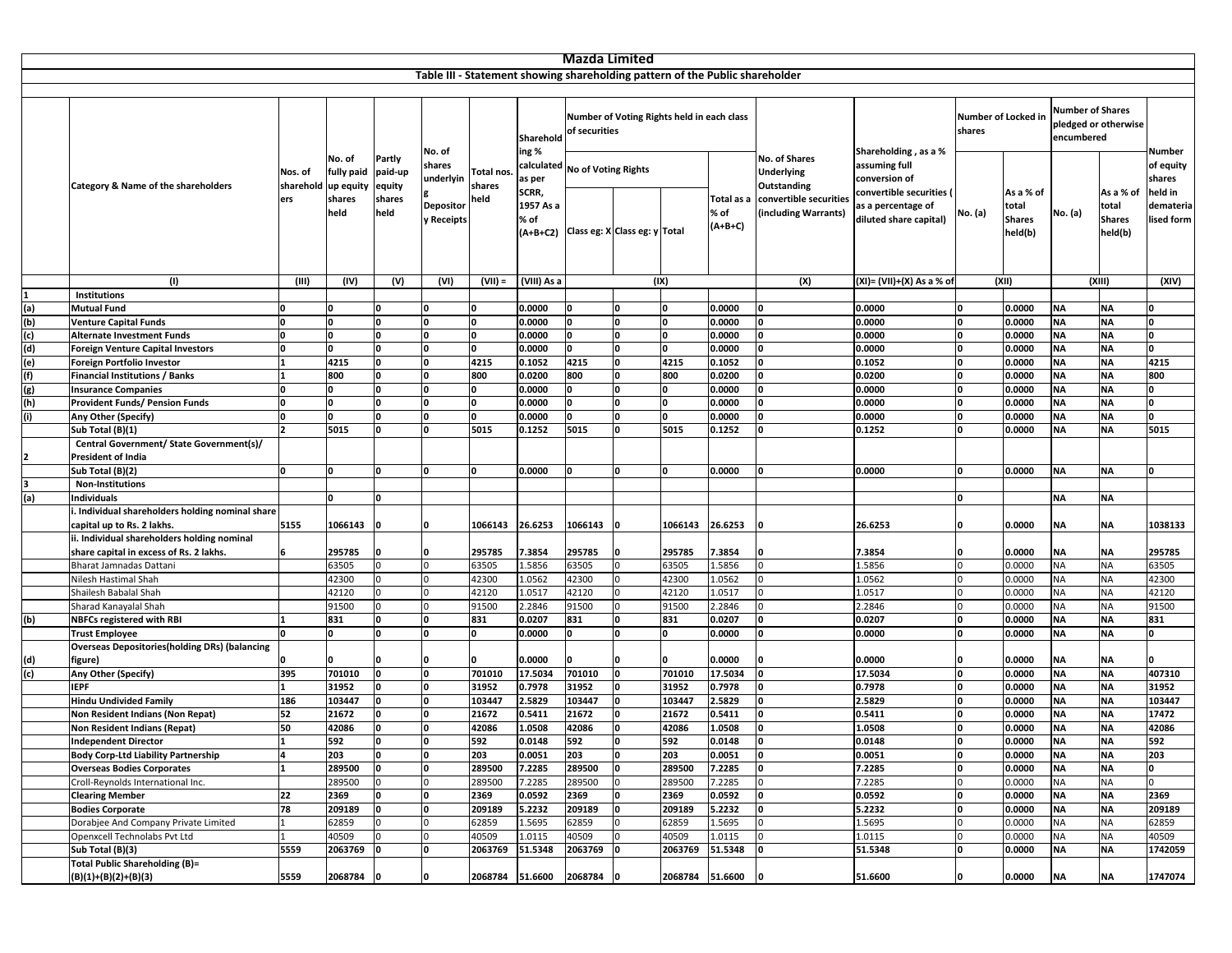**Details of the shareholders acting as persons in Concert including their Shareholding (No. and %):**

**No. of shareholders**

Details of Shares which remain unclaimed may be given hear along with details such as number of shareholders, outstanding shares held in demat/unclaimed suspense account, voting rights which are **frozen etc.**

**Note :**

**(1) PAN would not be displayed on website of Stock Exchange(s).**

(2) The above format needs to disclose name of all holders holding more than 1% of total number of shares

(3) W.r.t. the information pertaining to Depository Receipts, the same may be disclosed in the respective columns to the extent information available and the balance to be disclosed as held by custodian.

**GENERATED ON:02/01/2022 NSDL : 31/12/2021 CDSL**